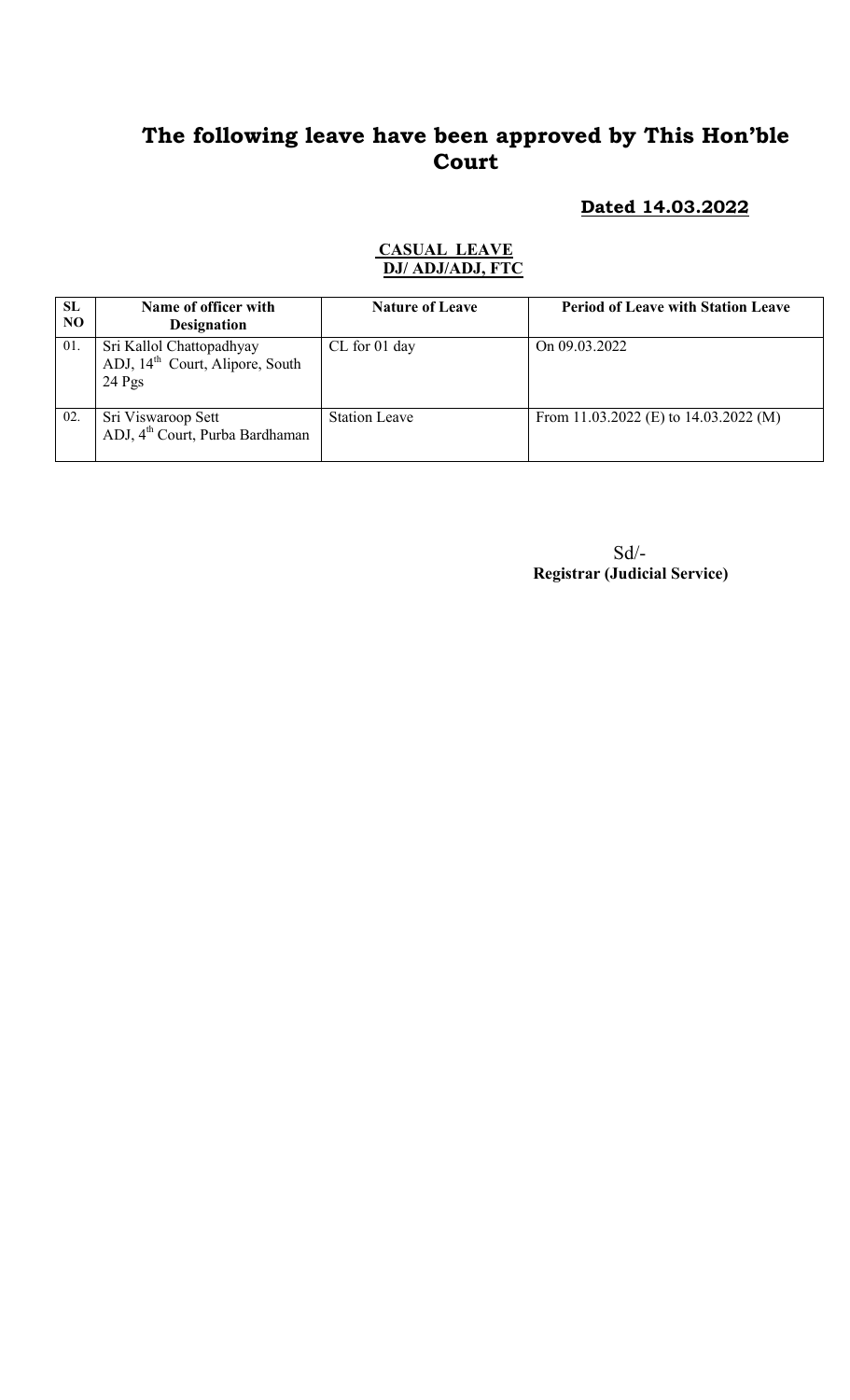### Dated 14.03.2022

#### CASUAL LEAVE DJ/ ADJ/ADJ, FTC

| SL<br>N <sub>O</sub> | Name of officer with Designation                                                                | <b>Nature of Leave</b> | <b>Period of Leave with Station Leave</b>                           |
|----------------------|-------------------------------------------------------------------------------------------------|------------------------|---------------------------------------------------------------------|
| $\overline{01}$ .    | Sri Arpan Kumar Chattopadhyay ADJ-<br>cum-Judge, Spl Court(E.C.Act),<br>Berhampore, Murshidabad | <b>Station Leave</b>   | From 17.03.2022 (E) to 21.03.2022 (M)                               |
| 02.                  | Sri Arup Roy<br>ADJ, 3 <sup>rd</sup> Court, Barrackpore, 24pgs(N)                               | CL for 01 day with SL  | On 17.03.2022<br>SL: $16.03.2022(E)$ to $21.03.2022(M)$             |
| 03.                  | Sri Asish Gupta<br>ADJ, FTC-I, Sealdah, 24 Pgs(S)                                               | CL for 02 days with SL | On 14.03.2022 & 15.03.2022<br>$SL:11.03.2022(E)$ to $16.03.2022(M)$ |
| 04.                  | Sri Debapriya Basu<br>ADJ, 1 <sup>st</sup> Court, Jalpaiguri                                    | CL for 01 day with SL  | On 16.03.2022<br>SL: $15.03.2022(E)$ to $17.03.2022(M)$             |
| 05.                  | Sri Priyabrata Datta<br>ADJ, Basirhat, North 24 Parganas                                        | <b>Station Leave</b>   | From 17.03.2022 (E) to $21.03.2022$ (M)                             |
| 06.                  | Sri Sunirmal Datta<br>DJ, Paschim Bardhaman                                                     | <b>Station Leave</b>   | From 25.03.2022 (E) to 28.03.2022 (M)                               |
| 07.                  | Sri Sandip Choudhury, ADJ, 4 <sup>th</sup> Court,<br>Jalpaiguri                                 | CL for 01 day with SL  | On 17.03.2022<br>SL: $16.03.2022(E)$ to $21.03.2022(M)$             |
| 08.                  | Smt. Soma Majumder<br>ADJ, Kandi, Murshidabad                                                   | <b>Station Leave</b>   | From 17.03.2022 (E) to $21.03.2022$ (M)                             |
| 09.                  | Sri Suresh Biswakarma<br>ADJ, FTC, Serampore, Hooghly                                           | CL for 03 days with SL | From 21.03.2022 to 23.03.2022<br>SL: 18.03.2022(F) to 23.03.2022(E) |
| 10.                  | Smt. Tania Ghosh, ADJ, 2 <sup>nd</sup> Court,<br>Paschim Medinipur                              | CL for 02 days with SL | On 16.03.2022 & 17.03.2022<br>SL: 15.03.2022 (E) to 21.03.2022 (M)  |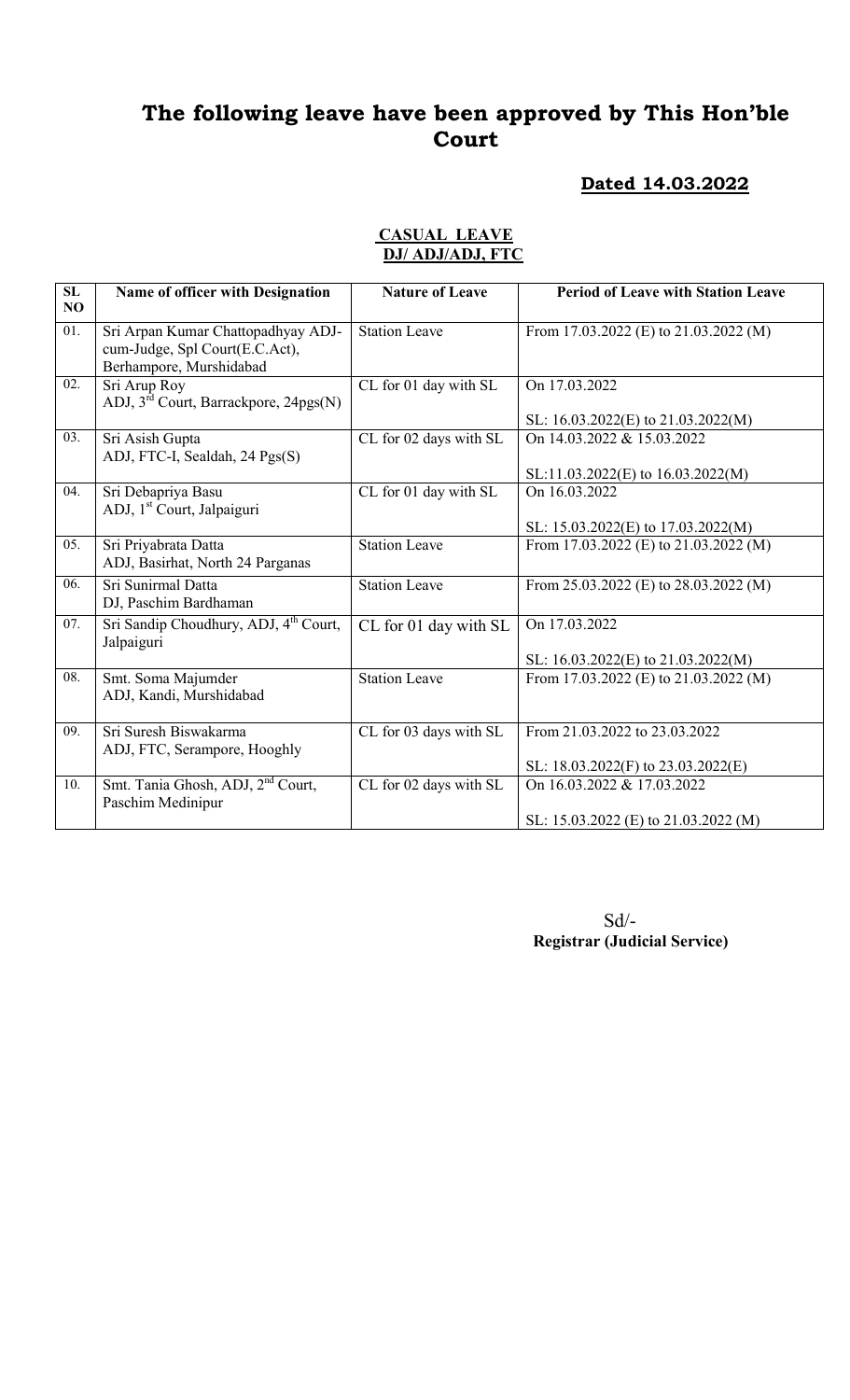#### Dated 15.03.2022

#### CASUAL LEAVE DJ/ ADJ/ADJ, FTC

| SL<br>NO | Name of officer with<br><b>Designation</b>       | <b>Nature of Leave</b> | <b>Period of Leave with Station Leave</b> |
|----------|--------------------------------------------------|------------------------|-------------------------------------------|
| 01.      | Sri Partha Pratim Chakraborty<br>DJ, Cooch Behar | CL for 02 days         | On $10.03.2022 \& 11.03.2022$             |

 Sd/- Registrar (Judicial Service)

### The following leave have been approved by This Hon'ble Court

### Dated 15.03.2022

### CASUAL LEAVE DJ/ ADJ/ADJ, FTC

| SL             | <b>Name of officer with Designation</b>        | <b>Nature of Leave</b> | <b>Period of Leave with Station Leave</b> |
|----------------|------------------------------------------------|------------------------|-------------------------------------------|
| N <sub>O</sub> |                                                |                        |                                           |
| 01.            | Mr. Ataur Rahman                               | <b>Station Leave</b>   | From 17.03.2022 (E) to 21.03.2022         |
|                | ADJ, Bishnupur, Bankura                        |                        | (M)                                       |
| 02.            | Sri Bimal Kanti Bera                           | CL for 03 days with SL | From 31.03.2022 to 02.04.2022             |
|                | ADJ, 1 <sup>st</sup> Court, Durgapur, Paschim  |                        |                                           |
|                | Bardhaman                                      |                        | SL: $30.03.2022(E)$ to $04.04.2022(M)$    |
| 03.            | Sri Debabrata Kundu                            | <b>Station Leave</b>   | From 18.03.2022 (M) to 21.03.2022         |
|                | ADJ, 2 <sup>nd</sup> Court, Malda              |                        | (M)                                       |
| 04.            | Sri Gopal Kumar Dalmia, ADJ, 1st               | CL for 01 day with SL  | On 25.03.2022                             |
|                | Court, Siliguri, Darjeeling                    |                        |                                           |
|                |                                                |                        | SL: $24.03.2022(E)$ to $28.03.2022(M)$    |
| 05.            | Sri Raja Chatterjee, ADJ, Andaman              | CL for 03 days with SL | From 28.03.2022 to 30.03.2022             |
|                | & Nicober Islands, Port Blair                  |                        |                                           |
|                |                                                |                        | SL: $26.03.2022(M)$ to $30.03.2022(E)$    |
| 06.            | Smt. Sujata Kharga                             | <b>Station Leave</b>   | From 17.03.2022 (E) to 21.03.2022         |
|                | ADJ, 2 <sup>nd</sup> Court, Balurghat, Dakshin |                        | (M)                                       |
|                | Dinajpur                                       |                        |                                           |
| 07.            | Sri Uttam Kumar Shaw                           | CL for 03 days with SL | On 17.03.2022, 21.03.2022 &               |
|                | Chief Judge, PSCC, Calcutta                    |                        | 22.03.2022                                |
|                |                                                |                        | SL:16.03.2022(E) to 23.03.2022(M)         |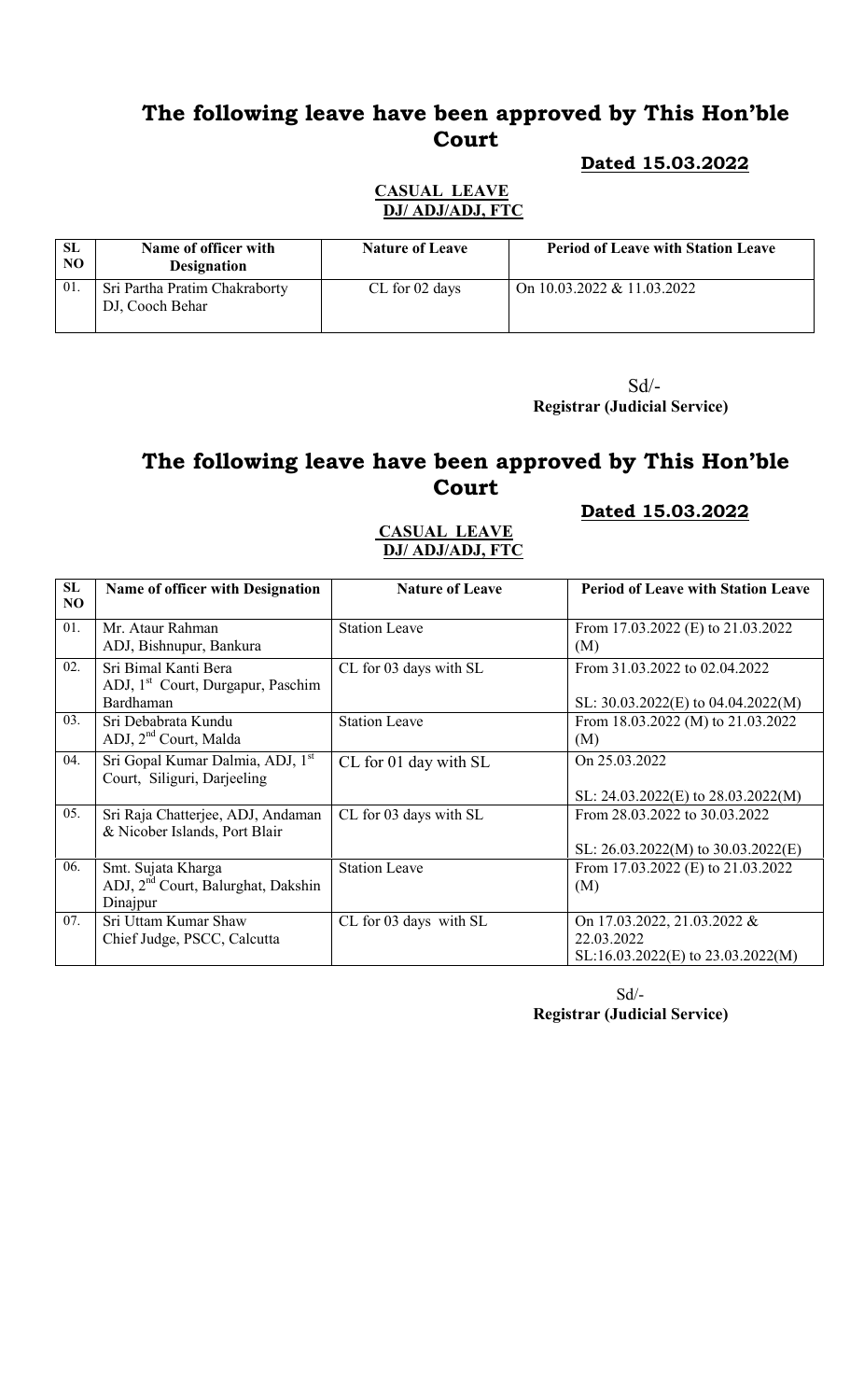## Dated 16.03.2022

### CASUAL LEAVE DJ/ ADJ/ADJ, FTC

| $\overline{\text{SL}}$<br>NO | Name of officer with Designation                                                                | <b>Nature of Leave</b>         | <b>Period of Leave with Station Leave</b>                                                   |
|------------------------------|-------------------------------------------------------------------------------------------------|--------------------------------|---------------------------------------------------------------------------------------------|
| 01.                          | Sri Ashis Kumar Hazra, Judge,<br>Special Court(E.C Act)-cum-ADJ,<br>Durgapur, Paschim Bardhaman | <b>Station Leave</b>           | From 17.03.2022 (E) to 20.03.2022 (M)                                                       |
| 02.                          | Sri Bishnu Baran Mondal, ADJ, 1st<br>Court, Islampur, Uttar Dinajpur                            | CL for 02 days with SL         | On 21.03.2022 & 22.03.2022<br>SL: 17.03.2022(E) to 23.03.2022(M)                            |
| $\overline{03}$ .            | Sri Lokesh Pathak<br>ADJ, 2 <sup>nd</sup> Court, Tamluk, Purba<br>Medinipur                     | <b>Station Leave</b>           | From 17.03.2022 (E) to 21.03.2022 (M)                                                       |
| 04.                          | Sri Mihir Kumar Mondal, ADJ,<br>Raghunathpur, Purulia                                           | Cancellation of CL for 03 days | From 15.03.2022 to 17.03.2022                                                               |
|                              |                                                                                                 | <b>Station Leave</b>           | From 17.03.2022 (E) to 21.03.2022 (M)                                                       |
| 05.                          | Sri Nandadulal Kalapahar, ADJ,<br>Chandernagore, Hooghly                                        | CL for 01 day with SL          | On 16.03.2022<br>SL: 15.03.2022 (E) to 17.03.2022(M)                                        |
| 06.                          | Smt. Prajna Gargi (Bhattacharya)<br>Hussain                                                     | CL for 02 days with SL         | On 16.03.2022 & 17.03.2022                                                                  |
| 07.                          | ADJ, FTC, Suri, Birbhum<br>Sri Sunirmal Datta<br>DJ, Paschim Bardhaman                          | CL for 01 day with SL          | SL: 15.03.2022 (E) to 20.03.2022 (E)<br>On 13.04.2022<br>SL: 12.04.2022(E) to 18.04.2022(M) |
| 08.                          | Smt. Sulagna Dastidar (Chattoraj)<br>ADJ, FTC-VIII, Alipore, 24pgs(S)                           | CL for 02 days                 | On 15.03.2022 & 17.03.2022                                                                  |
| $\overline{09}$ .            | Sri Subhajit Basu<br>ADJ, FTC, Durgapur, Paschim<br>Bardhaman                                   | <b>Station Leave</b>           | From 25.03.2022 (E) to 28.03.2022 (M)                                                       |
| 10.                          | Sri Sanjib Dey<br>ADJ, 1 <sup>st</sup> Court, Contai, Purba                                     | CL for 02 days with SL         | On 21.03.2022 & 22.03.2022                                                                  |
| 11.                          | Medinipur<br>Shampa Dutt(Paul)<br>DJ, Howrah                                                    | <b>Station Leave</b>           | SL: 18.03.2022(M) to 23.03.2022(M)<br>From 18.03.2022 (M) to $20.03.2022$ (E)               |
| 12.                          | Sri Teerthankar Bhattacharjee<br>ADJ, FTC, Bankura                                              | CL for 01 day with SL          | On 22.03.2022                                                                               |
|                              |                                                                                                 |                                | SL:21.03.2022(E) to 23.03.2022(M)                                                           |

Sd/- Registrar (Judicial Service)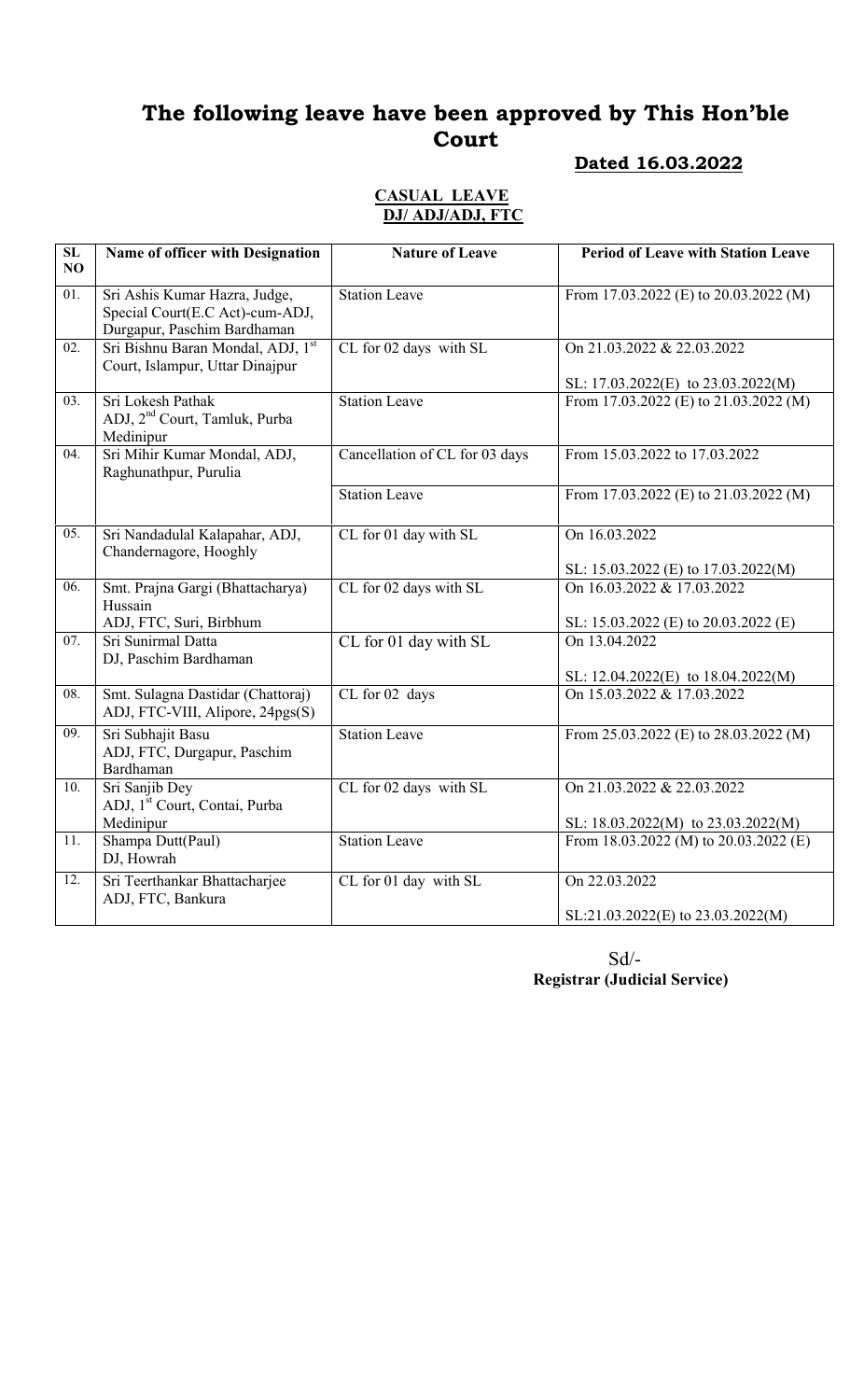## Dated: 14.03.2022

### CJ(SD)

| SL<br>N <sub>O</sub> | Name of officer with<br><b>Designation</b>                                  | <b>Nature of Leave</b>          | <b>Period of Leave with Station Leave</b> |
|----------------------|-----------------------------------------------------------------------------|---------------------------------|-------------------------------------------|
| 01.                  | Smt. Parijat Kumar<br>$CJ(SD)$ , $2nd$ Court, Asansol,<br>Paschim Bardhaman | Child Care Leave for 20<br>days | From 17.2.2022 to 08.03.2022              |

Humbly Submitted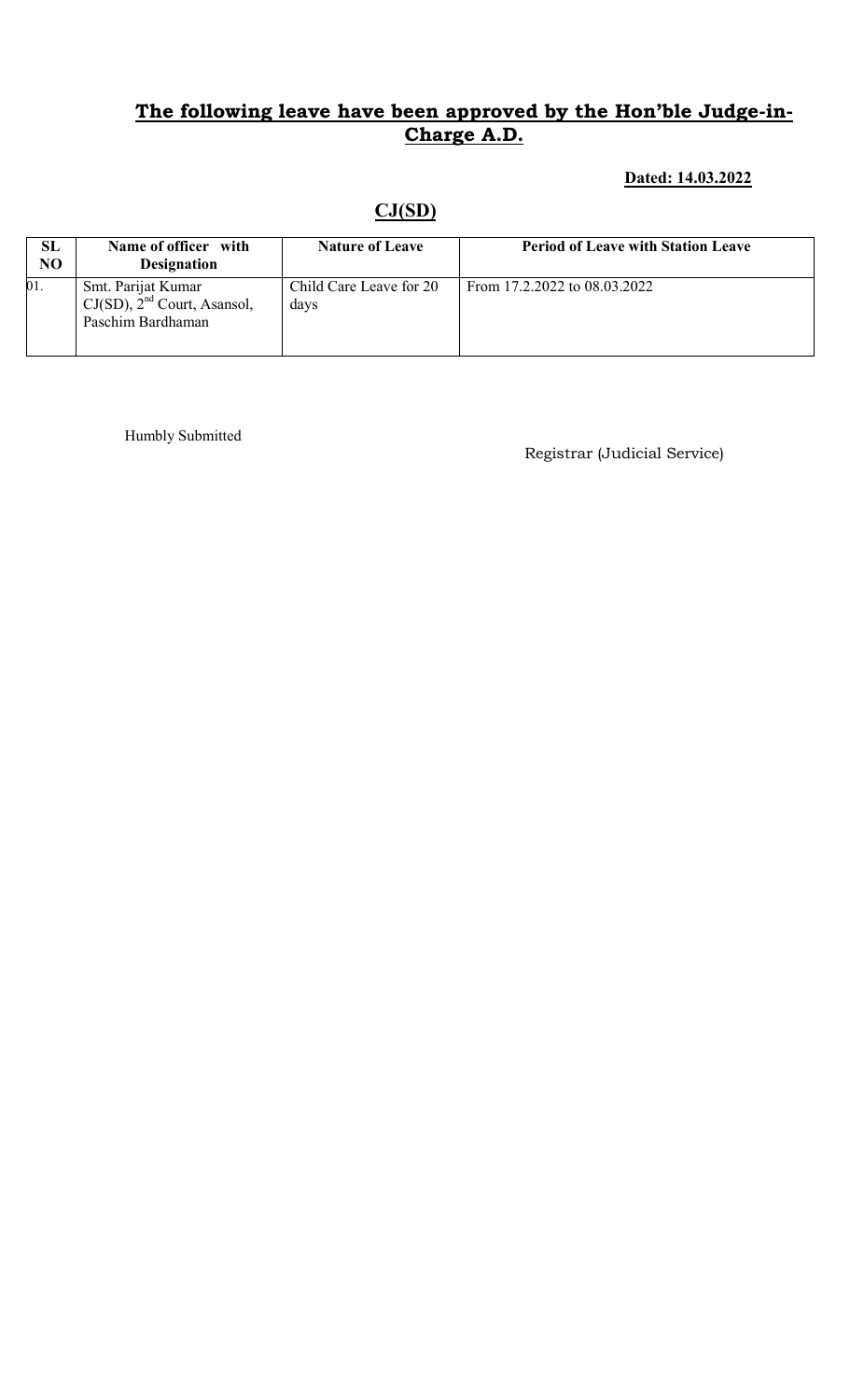### Dated: 14.03.2022

## DJ/ADJ

| SL<br>NO | Name of officer with<br><b>Designation</b>                               | <b>Nature of Leave</b>   | <b>Period of Leave with Station Leave</b> |
|----------|--------------------------------------------------------------------------|--------------------------|-------------------------------------------|
| 01.      | Sri Biswarup Bandyopadhyay,<br>District & Sessions Judge,<br>Jalpaiguri. | Earned Leave for 10 days | From 04.04.2022 to 13.04.2022             |

## JM

| SL<br>NO | Name of officer with<br><b>Designation</b>                                         | <b>Nature of Leave</b>   | <b>Period of Leave with Station Leave</b> |
|----------|------------------------------------------------------------------------------------|--------------------------|-------------------------------------------|
| 02.      | Sri Shailja Shanker Mishra<br>JM, 4 <sup>th</sup> Court, Katwa, Purba<br>Bardhaman | Earned Leave for 05 days | From 21.03.2022 to 25.03.2022             |

## $CJ(JD)$

| SL<br>N <sub>O</sub> | Name of officer with<br><b>Designation</b>            | <b>Nature of Leave</b>   | <b>Period of Leave with Station Leave</b> |
|----------------------|-------------------------------------------------------|--------------------------|-------------------------------------------|
| 03.                  | Sri Ahin Kumar Das<br>$CJ(JD)$ , $2nd$ Court, Bankura | Earned Leave for 05 days | From 21.03.2022 to 25.03.2022             |

 $\mbox{Sd}/\mbox{-}$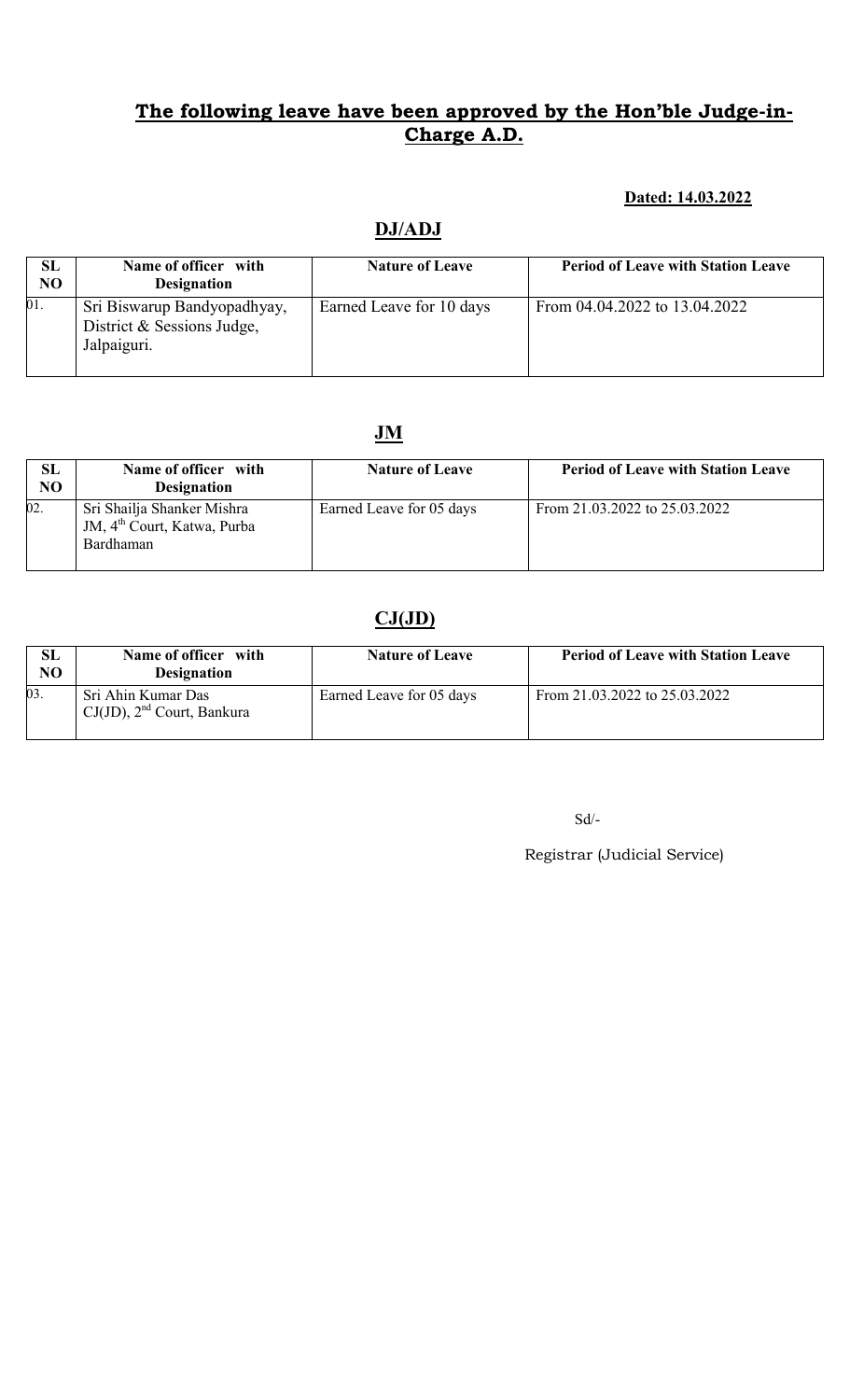### Dated: 15.03.2022

## DJ/ADJ

| SL<br>NO          | Name of officer with<br><b>Designation</b>                                            | <b>Nature of Leave</b>   | <b>Period of Leave with Station Leave</b> |
|-------------------|---------------------------------------------------------------------------------------|--------------------------|-------------------------------------------|
| $\overline{01}$ . | Smt. Sonalee Nandy<br>Chakrabarti<br>ADJ, 4 <sup>th</sup> Court, Krishnagar,<br>Nadia | Earned Leave for 06 days | From 28.03.2022 to 02.04.2022             |
| $\overline{02}$ . | Sri Somnath Chakrabarti<br>ADJ, 1 <sup>st</sup> Court, Krishnagar,<br>Nadia           | Earned Leave for 06 days | From 28.03.2022 to 02.04.2022             |

# **CJM**

| <b>SL</b><br>N <sub>O</sub> | Name of officer with<br><b>Designation</b>                      | <b>Nature of Leave</b>   | <b>Period of Leave with Station Leave</b> |
|-----------------------------|-----------------------------------------------------------------|--------------------------|-------------------------------------------|
| 03.                         | Md. Rafique Alam,<br>CJM, North & Middle Andaman,<br>Mayabunder | Earned Leave for 12 days | From 18.04.2022 to 29.04.2022             |

Sd/-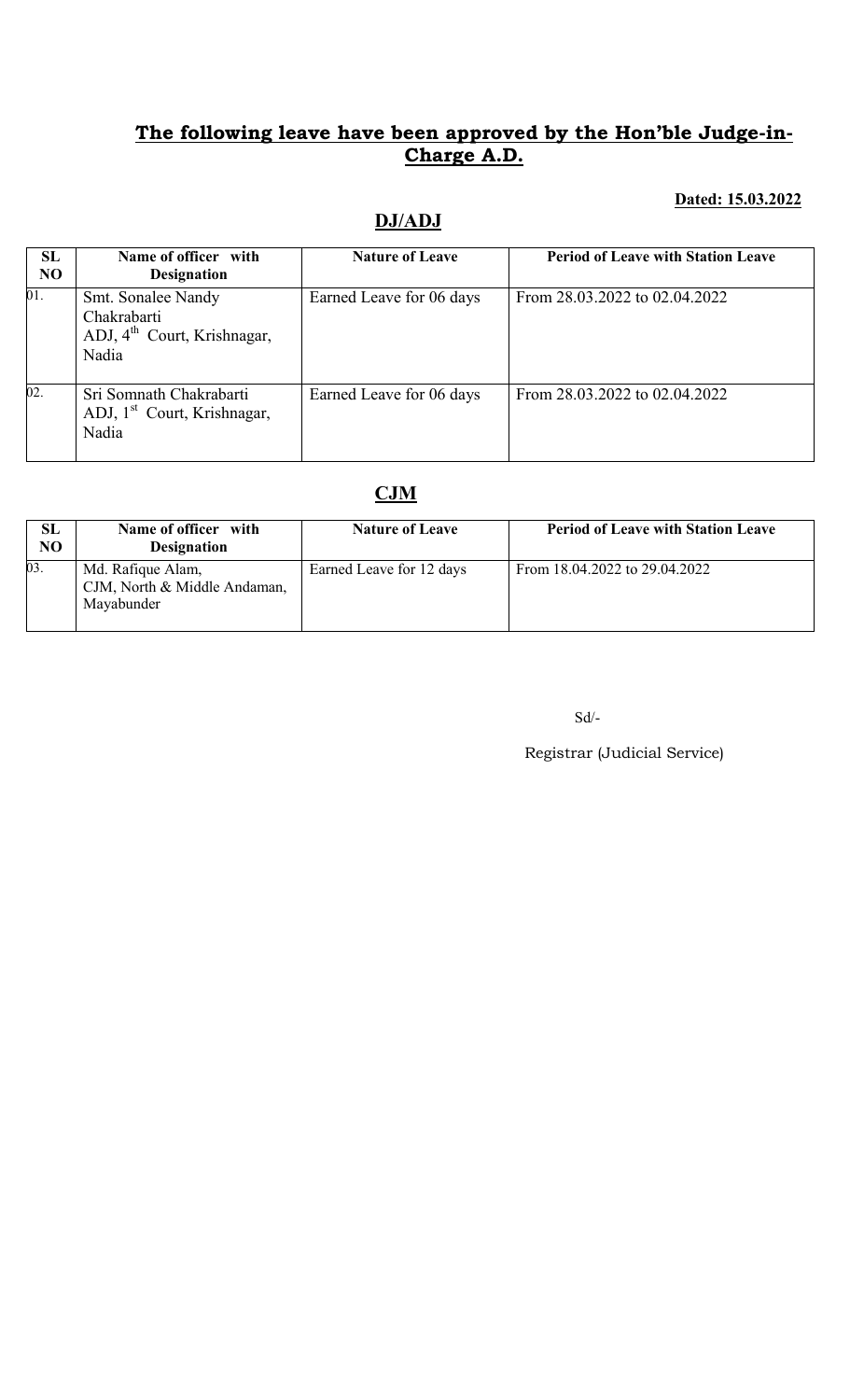### Dated: 15.03.2022

## $CJ(JD)$

| <b>SL</b><br>N <sub>O</sub> | Name of officer with<br><b>Designation</b>                                   | <b>Nature of Leave</b>   | <b>Period of Leave with Station Leave</b> |
|-----------------------------|------------------------------------------------------------------------------|--------------------------|-------------------------------------------|
| 01.                         | Sri Rajarshi Mukherjee<br>CJ(JD), Additional Court,<br>Jangipur, Murshidabad | Earned leave for 05 days | From 07.03.2022 to 11.03.2022             |

 $\mbox{Sd}/\mbox{-}$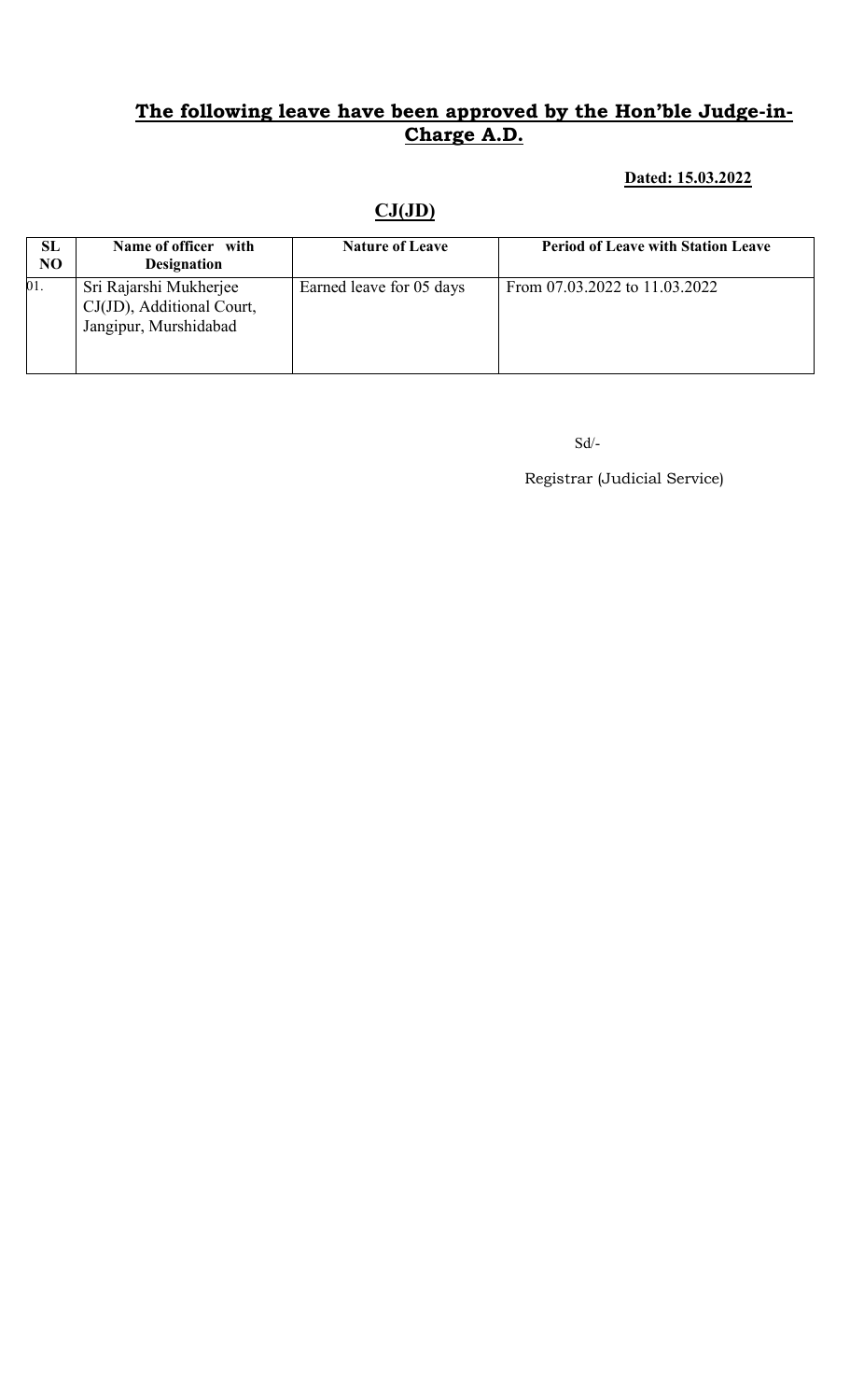### Dated: 16.03.2022

## DJ/ADJ

| <b>SL</b><br>N <sub>O</sub> | Name of officer with Designation                                       | <b>Nature of Leave</b>        | <b>Period of Leave with Station Leave</b> |
|-----------------------------|------------------------------------------------------------------------|-------------------------------|-------------------------------------------|
| 01.                         | Sri Subhendu Samanta,<br>Judge, Bench-V, City Civil Court,<br>Calcutta | Earned Leave for 08 days      | From 04.03.2022 to 11.03.2022             |
| 02.                         | Sri Dharani Adhikary<br>ADJ, 1 <sup>st</sup> Court, Suri, Birbhum      | Commuted Leave for 08<br>days | From 06.03.2022 to 13.03.2022             |
| 03.                         | Smt. Nabanita Ray, DJ, Jhargram                                        | Commuted Leave for 19 days    | From 21.02.2022 to 11.03.2022             |

### JM

| SL<br>N <sub>O</sub> | Name of officer<br>with Designation                                                   | <b>Nature of Leave</b>                      | <b>Period of Leave with Station Leave</b> |
|----------------------|---------------------------------------------------------------------------------------|---------------------------------------------|-------------------------------------------|
| 04.                  | Smt. Priyanka Shaw,<br>JM, 3 <sup>rd</sup> Court,<br>Chandernagore,                   | Earned Leave for 01 day                     | On 02.02.2022                             |
|                      | Hooghly                                                                               | Earned Leave for 02 days                    | Form 07.02.2022 to 08.02.2022             |
| 05.                  | Sri Shailja Shanker<br>Mishra<br>JM, 4 <sup>th</sup> Court, Katwa,<br>Purba Bardhaman | Cancellation of Earned Leave for 05<br>days | From 21.03.2022 to 25.03.2022             |
| 06.                  | Sri Souvik Ghosh,<br>MM, $3rd$ Court,<br>Calcutta                                     | Commuted Leave for 03 days                  | From 01.03.2022 to 03.03.2022             |